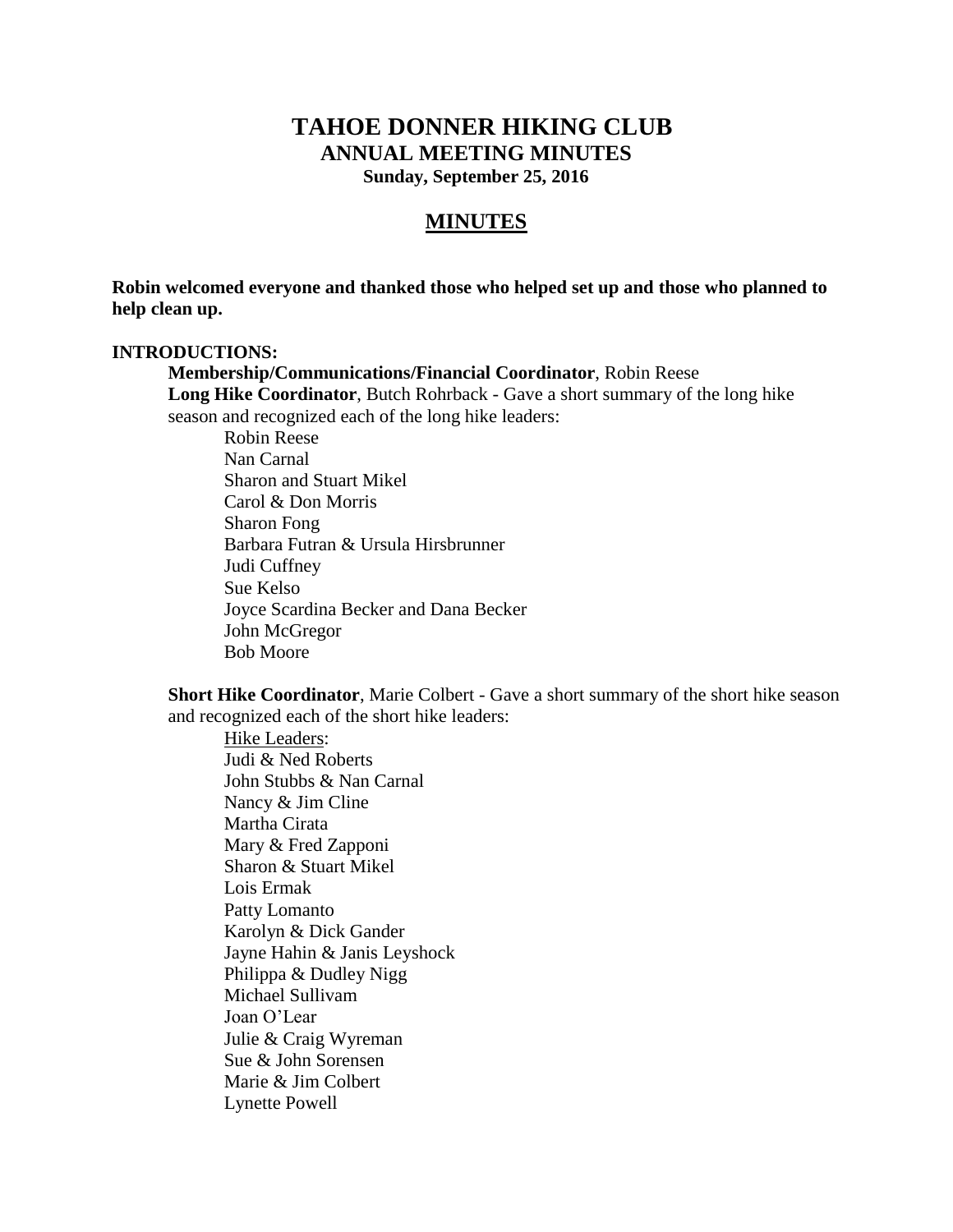Jennifer Jennings & Michael Bledsoe Joyce Scardina Becker and Dana Becker Sharon Fong Patti & Tom Conk Pat Callahan

Short Hike Coordination Support: This is the team of people who help coordinate the weekly hikes via the internet: Jennifer Jennings Owens Wallis Katharine Veni Lynette Powell

#### **Backpack Trip Coordinator:** Nan Carnal

Summary of Season – 5 trips: April: Ohlone Wilderness – lead by Robin July: Desolation Wilderness – lead by Joyce Scardina Becker and Dana Becker August: Benson Lake Loop – lead by Robin August: JMT Onion Valley to Whitney Portal – lead by Nan Carnal October: Grand Canyon – Butch Rohrback

#### **Away Trip Coordinator:** Susan Kelso

April: Santa Cruz Mountains – Sue Kelso & Cindy Olander April: Ridge to Bridge – Robin June: Marin Hiking and Mountain Play – Joyce Scardina Becker and Dana Becker September: Carson Iceberg Wilderness – Sue Kelso & Robin Reese October: Zion & Bryce National Parks – Philippa & Dudley Nigg

**Introduced new members** in attendance and asked them to tell those in attendance something about themselves: Bill & Debi Phelps; Fred & Barbara Ilfeld; Nancy Wallis; Mary Knab

#### **NEXT SEASON**

The planning meeting for Backpack Trips and Away Trips will be held in January. Planning meetings for Short and Long Hikes will be held in April. Look for an invitation and plan to attend if you would like to suggest and organize a hike, backpack trip or away trip. Schedules will then be posted on the website.

#### **OLD BUSINESS**

**1.** Financial Coordinator's Report as of August 31, 2016

#### **Checking = \$1,148.79**

#### **Savings = \$1,606.46**

Expenses: paper/plastic products for potlucks, walkie- talkies, first aid supplies, name badges and a satellite messenger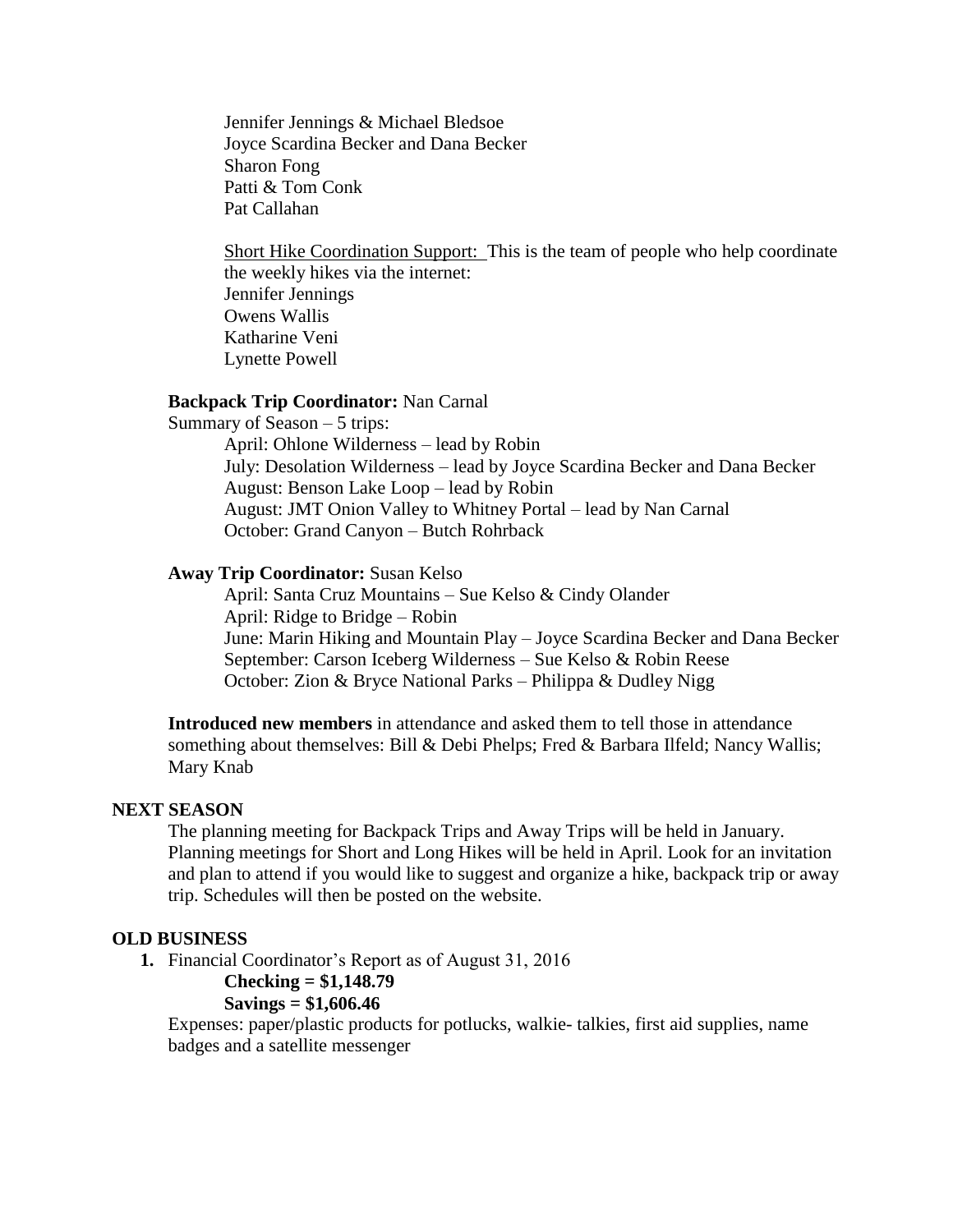## **2. ELECTIONS (Coordinators MUST be TD property owners. Positions are all held for 2 years.)**

## **Membership/Communications/Financial Coordinator**

Robin will serve the  $2<sup>nd</sup>$  year of her term

**Long Hike Coordinator**

Butch will serve the  $2<sup>nd</sup>$  year of his term

## **Short Hike Coordinator**

Motion was made by Merle Fajans and seconded by Lois Ermak to nominate Marie Colbert. *Vote was unanimous in favor*.

## **Backpack Trip Coordinator**

Nan will serve the  $2<sup>nd</sup>$  year of her term

## **Away Trip Coordinator**

Motion was made by Marie Colbert and seconded by Don Morris to nominate Susan Kelso. *Vote was unanimous in favor*.

#### **Weekend Hike Coordinator**

The short hikers had several successful weekend hikes and plan to offer one a month in 2017. However, it should be noted that the Club's bylaws still allow for a weekend hike coordinator if anyone would like to volunteer for the position. You could offer one a week, or one a month. It would be totally up to you. Anyone interested in the position or do you want the short hikers to continue as they have been? *No one volunteered, so the short hikers will continue to offer one weekend hike each month*.

**3.** Reminders of important things in the bylaws:

## **ARTICLE V —MEMBERSHIP**

Section 4: Full Members shall be entitled to make motions and vote at Club membership meetings; Associate members may not make or second motions and shall have no voting rights...

Section 3: At least sixty percent (60%) of the Club's membership shall at all times be Full Members

- **4.** Currently 62.8% of the Club's membership consists of full members(439 Total Members, 276 Full). Very soon, Robin will have to deny membership to non-property owners. The only way to prevent this is a motion from a full member to change Article V, Section 3 of the bylaws. Given that we currently have 439 total members in the club and we don't know how low the ratio of members to non-members can go, Robin suggested we table this issue, continue with the current By-Laws and revisit this issue at next year's annual member's meeting. *There was no discussion*.
- **5.** Dogs on hikes large dogs that run back and forth to their owners continue to pose safety issues for the short hikers. Robin recommended that the short hike coordinator and short hike leaders address this at their April planning meeting.
- **6.** Thanks to Jennifer Jennings for coordinating a successful Emergency First Aid Workshop this year and to David Stepner for conducting it. It received very favorable reviews.
- **7.** GAIA Workshops? Anyone interested in organizing one should contact Robin.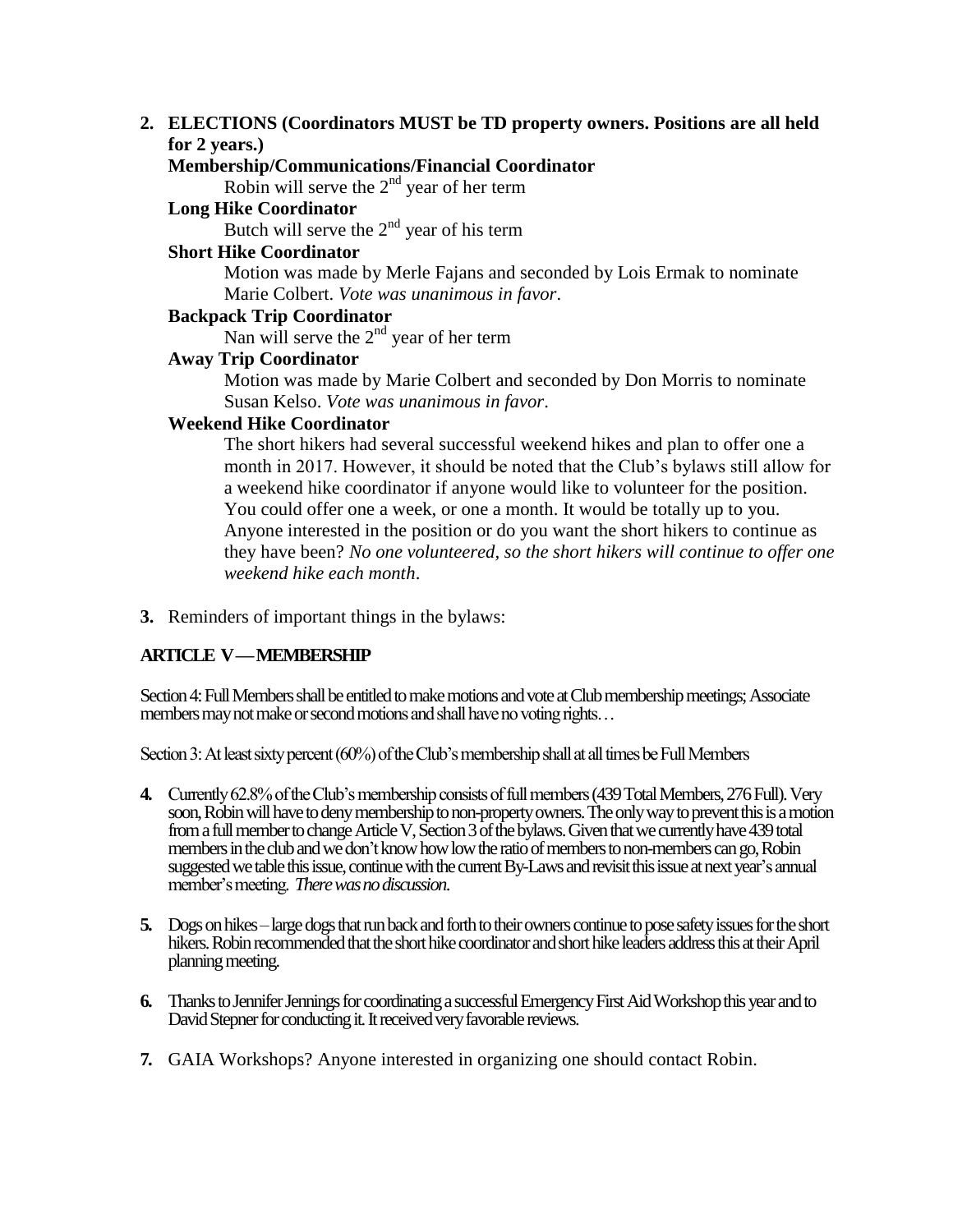- **8.** Name badges were available at the meeting and then returned to member services for pick-up by members. Pins are there for those joining in the last two months. Please pick yours up.
- **9.** The short hike coordinator is willing to post photos from the short hikes on the website. However, this is not in her job description. Michael Sullivan is willing to show someone how to do this. It's not hard. It only makes sense to have someone in charge of this. Lots of us take great photos we'd like to share. We need a volunteer for this position. *No one at the meeting volunteered*. If interested, please contact Robin.
- **10.** There continues to be a lot of interest in snowshoeing. Any member can volunteer to organize one. Marie has volunteered to create a listof interested members for this.

## **NEW BUSINESS**

- **1.** There are 2 new files on our website (thanks to Marie Colbert) that specifically address guidelines for short hike leaders and the responsibilities of the short hike coordinator.
- **2.** The Long Hike Coordinator needs someone to volunteer as his "Assistant" to coordinate the long hikes when he's gone. *John McGregor volunteered*.
- **3.** A suggestion has been made to limit the number of hikers that can sign up for the weekly Monday Short Hikes and the weekly Thursday Long Hikes. Discussion?
	- *(Butch) Club is successful, consequently club membership has grown, on some hikes there are too many people. In general, a good number is 12, maybe 15 maximum. 30 is a parade and also not manageable. Butch proposed that the club not pursue additional members (at least not aggressively), thereby curtailing oversubscribed hikes by not adding more members who will increase demand for spots on hikes. In other words, not further exacerbate the current problem.*
	- *(Merle) Supports limiting number on hikes. Large hiking group has 1) impact on trail 2) impact on experience of hikers and 3) hikers take up the whole parking area excluding other people's (not associated with the club) access to the trail. Merle proposed number on hikes be limited. 15 a good number, but often there are some cancelations and no-shows, so to cover this probability she suggests limiting sign-ups to 20.*
	- *(Angela) Regarding long hikes - number isn't so much of a problem, but more of a safety issue. Some don't stay with the group, resulting sometimes with people getting hurt or lost. This negatively impacts others on the hike, aside from danger for the lost/hurt hiker.*
	- *(Joan) Mostly regarding short hikes - people hike at different speeds, you can have 30 on a hike and they spread out along trail into smaller groups, so the issue of large number on the hike is of less concern to her.*
	- *(Marie) has tried to split the group into subgroups; suggests the club establish another hiking day, perhaps Wednesday, to take pressure off the current Monday and Thursday hikes.*
	- *(Pat Callahan) Short hikers hike on highly impacted trails in general. So she has less concern for impact of larger hiker group on the trail. Her concern is hike*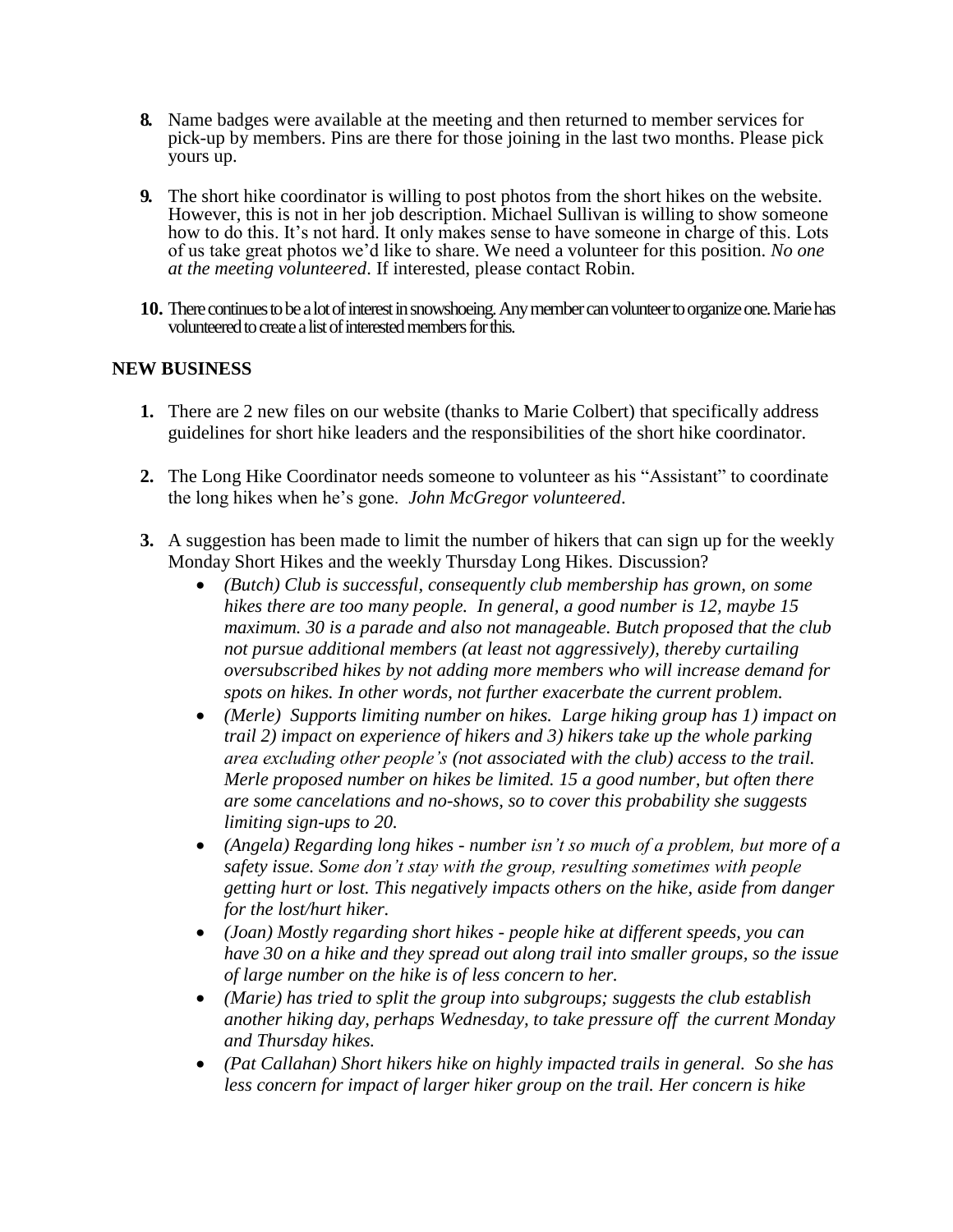*management and asks what the process will be, if hiker number is limited, to turn people away?*

- o *(Martha) Martha noted that for well-known trails she has few management problems, but she has tried to recruit a secondary leader so that person could help with managing the large number of people on a hike. She suggests staggering hike start times for subgroups of hikers and the hike leader lead prehikes with designated leaders of subgroups so they would be familiar with the trail.*
- *(Michael Fajans) perhaps a compromise that we should try for the coming year is (depending on # hikers and # leaders needed) have hike leaders determine how to manage the hike (i.e. limit number of hikers, use staggered starts, determine number of leaders and groups needed).*
- *Robin summarized Michael"s idea: the hike leader makes a decision on the number of hikers, takes that number (from order of those who sign up for the hike)*
- o *(John McGregor) A problem on some hikes (especially popular hikes that attract many) is that these hikers hike at different speeds. He suggests that when the hike is advertised, we publicize the expected time frame for completing the hike and if hikers don't believe they can hike it in this time frame they should be encouraged not to join the TD hiking group (they can establish their own group for the hike if they want). e.g. Sugarbowl to Squaw hike, most hikers finished in 6 hours; other hikers lagged for whatever reason and finished in 9 hours; as trip leader he had to wait 3 hours for these hikers.*
- *Butch reiterates he believes we should slow down membership growth because increasing the size of the club will exacerbate already too many on hikes.*
- o *(Stuart) many of these suggestions (limiting hike number and managing a list, informing wait listed people of cancelations, etc., training secondary hike leaders with pre-hikes etc.) pose an extra burden on the few people who are willing to contribute time and effort to be leaders and coordinators. Their efforts on behalf of the club are already substantial. Imposing additional work and effort will decrease volunteers' willingness to take on these leadership roles. Thus, he cautioned people about voting in new rules and regulations that mandate and impose additional work on volunteers.*

Robin summarized the feedback into a motion regarding limiting hiker numbers: 1) Motion made by Merle,  $2<sup>nd</sup>$  Pat G Johnson: For one year, on trial basis, the hike leaders, working in conjunction with the hiking coordinator, may choose to limit the number of hikers at their discretion. *17 for; 13 against; Motion passed*

**4.** A question has been asked by a hike leader: How can we discourage sign-ups by those not fit enough, fast enough or acclimatized enough for Thursday's strenuous long hikes? Since this is a long hike issue, Robin asked the Long Hike Coordinator and the long hike leaders to discuss it at their April planning meeting. Meanwhile, if anyone in the group has a suggestion, please e-mail it to Butch or Robin. Thanks.